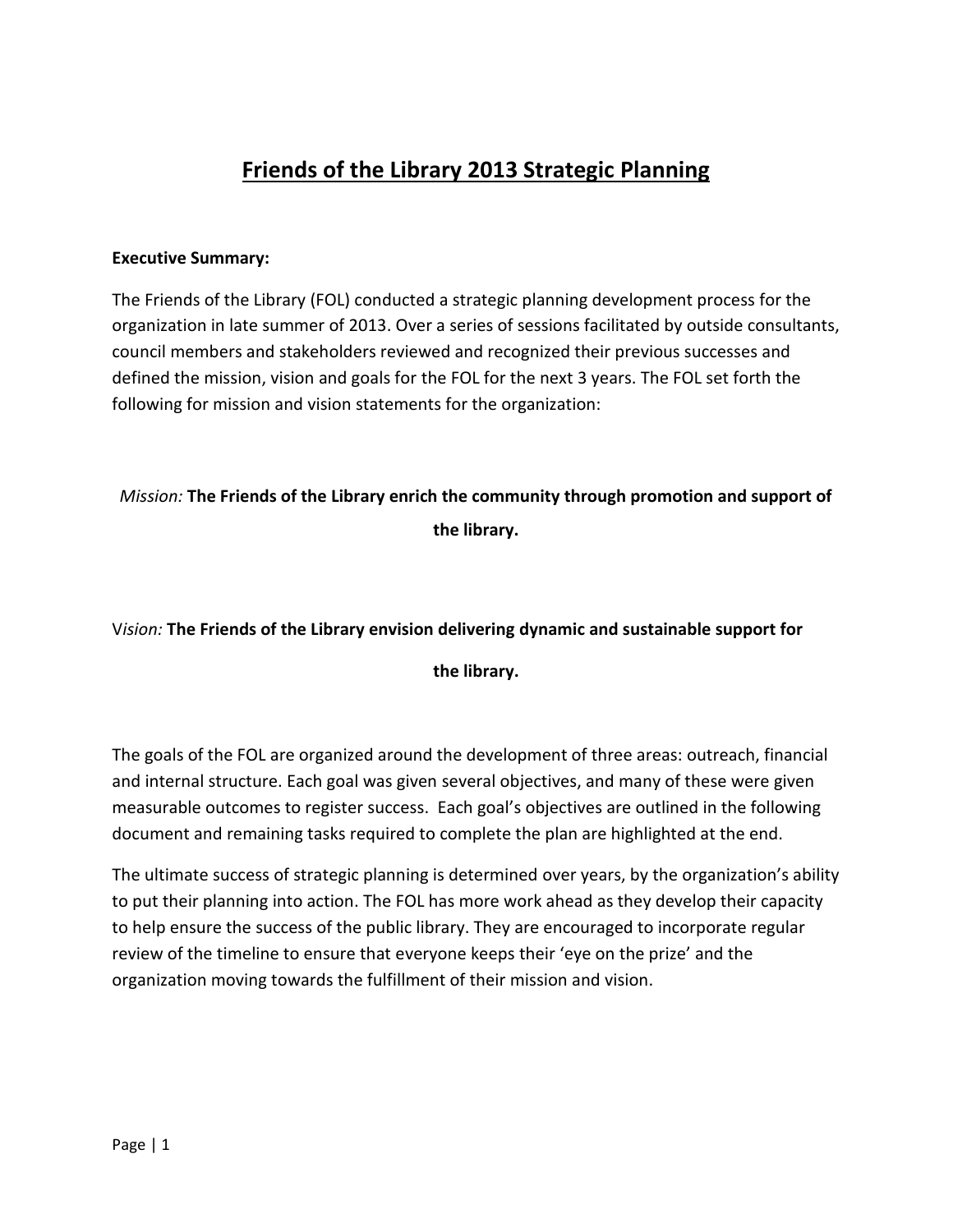### **Planning Results**

The relationship between the library and the FOL was clarified. The FOL can choose to support the library's request or not; however, the Executive Director of the library decides how it will implement its strategic plan, developed during their own visioning and goal processes. The library's strategic initiatives are:

- Customer access initiative.
- Responsive collections customer driven collection development.
- Technology & Digital strategy.
- Transformation staff, political, branding, community engagement.

After much discussion, the FOL group decided on the following visual representation of their goals:

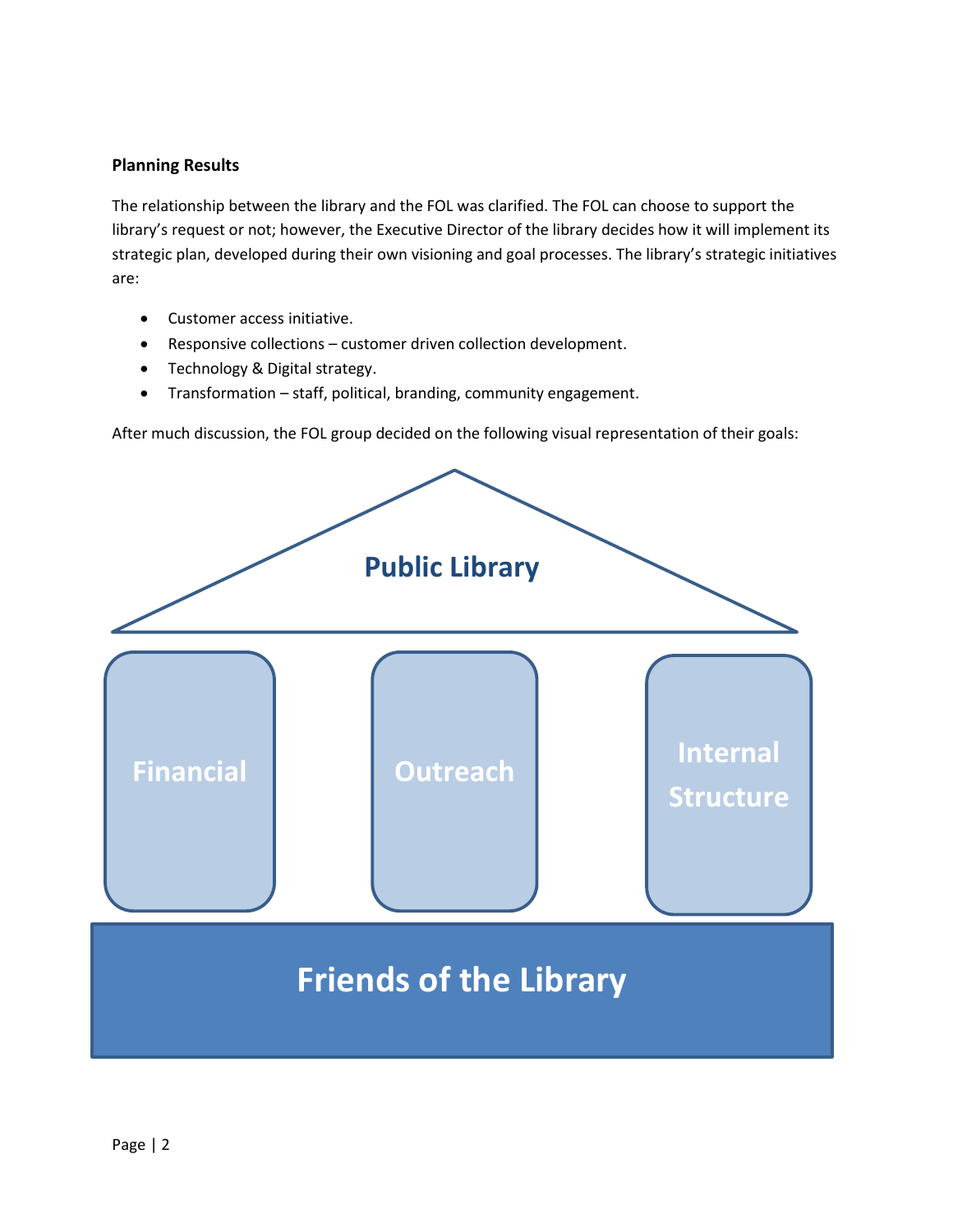Each goal area was broken down further into objectives. These are outlined below and on the following pages.

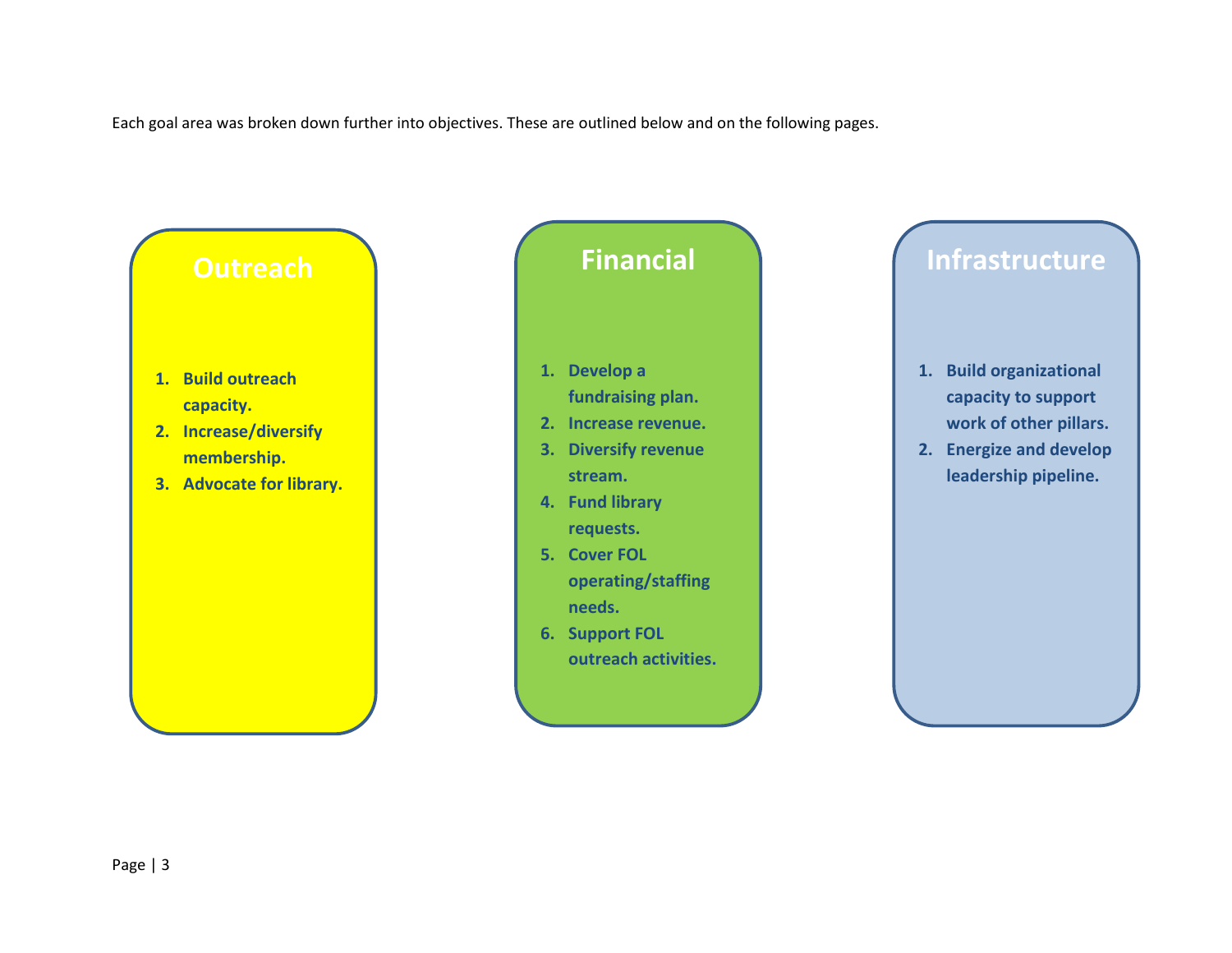#### **Build outreach capacity.**

- 1) Develop a communications Plan by 12/15/13
	- a) Convene communications committee
	- b) Identify current and new channels
	- c) Recommend structure
	- d) Survey members
- 2) Build Infrastructure for communications/outreach
	- a) Adopt recommended supports/technology
	- b) Revise/enhance committee structure to handle **work**
	- c) Develop message, brand or other marketing materials
- 3) Build strategic partnerships with businesses/ groups
	- a) Identify connection opportunities
	- b) Target businesses and groups to outreach

#### **Increase/diversify membership.**

- 1) Evaluate and revise member program
	- a) Convene committee to review current program, recommend changes.
	- b) Identify and target member recruitment channels
- 2) Develop programming to support membership
- 3) Develop internal pipeline for volunteers to increase engagement

#### **Advocate for library.**

• Appoint person to act as monitor for local, state and national policies that will impact the Public Library, and notify communication channels when ONGOING action is needed.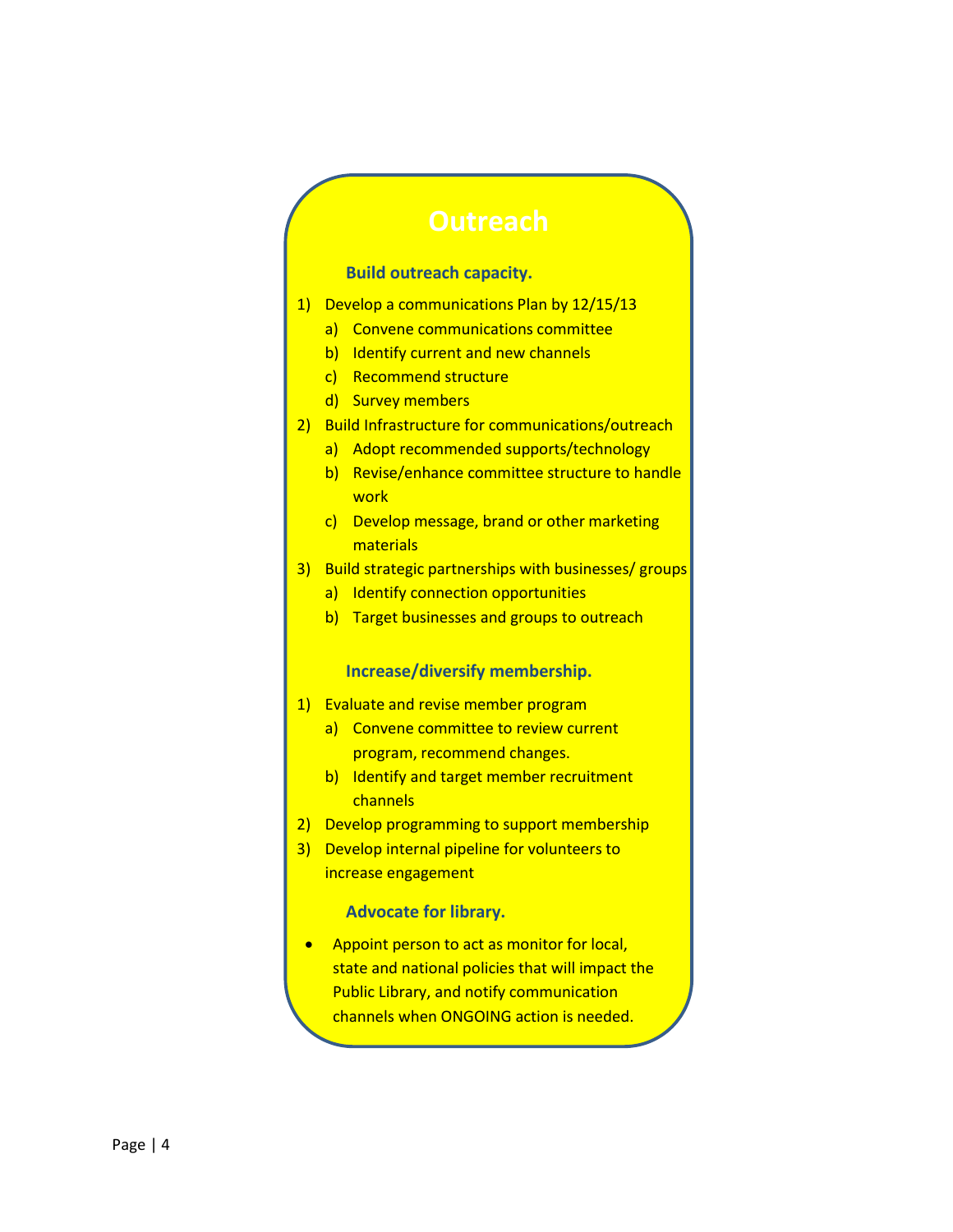# **Financial**

### **Develop a fundraising plan. (12/13)**

Convene task force to identify new opportunities, strengthen existing ones and identify action steps for success.

**Increase revenue.**

- 1) Increase book sale revenue by 25% (2015)
- 2) Increase number of members annually
- 3) Increase online book sales by 25% (12/2014)

**Diversify revenue stream.**

- 1) Add a major fundraising event by 2016
- 2) Revitalize endowment by 12/13
- 3) Add corporate and foundation support by 12/2015

**Fund library requests.**

**Cover FOL operating/staffing needs.**

Identify needs and priorities annually as part of budgeting

**Support FOL outreach activities.**

Identify needs annually as part of budgeting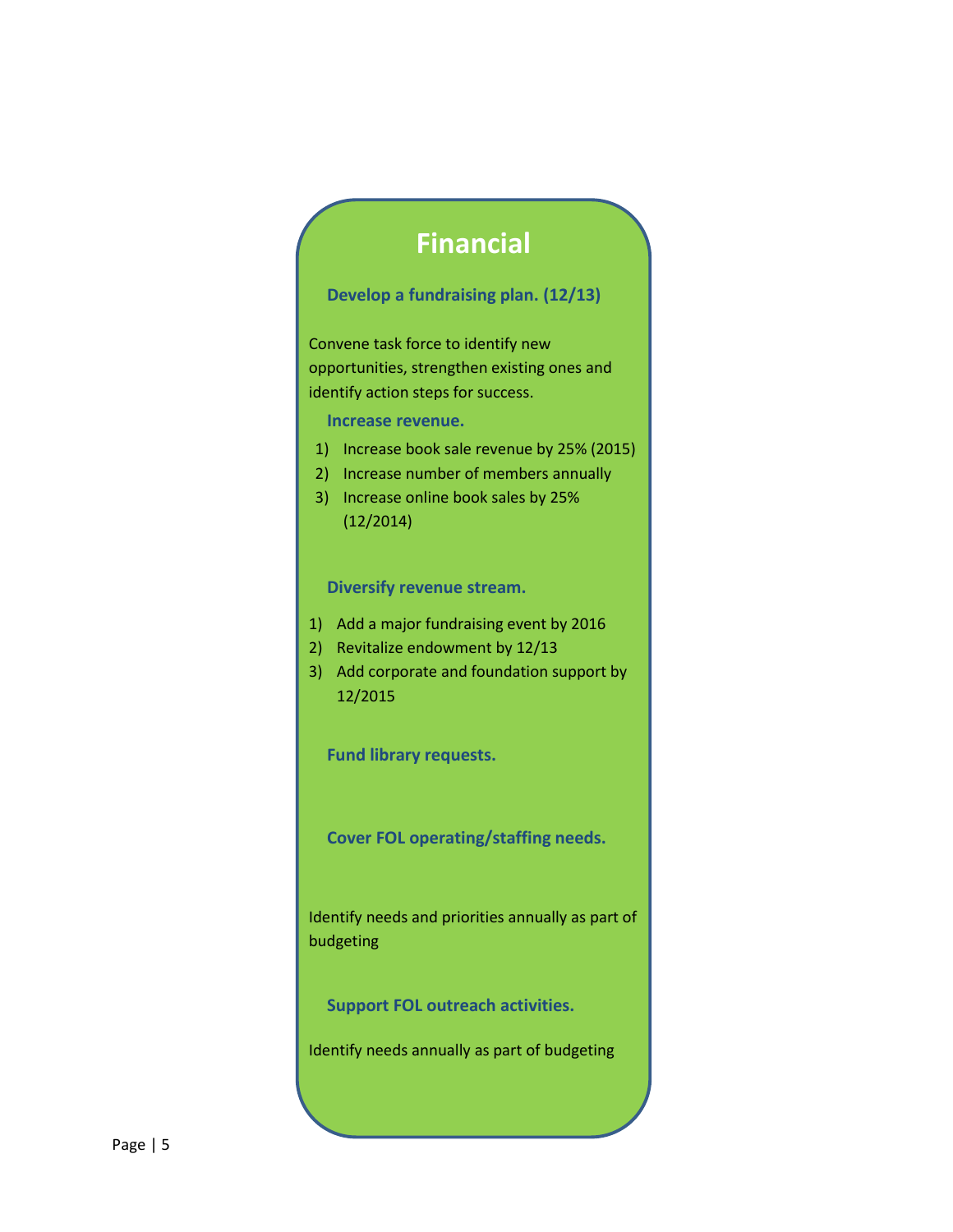# **Infrastructure**

**Build organizational capacity to support work of other pillars.**

- 1) Identify Development Committee chairperson by 3/2014
- 2) Evaluate current structure, facilitate committee restructuring based upon needs of organization by 10/2014.
- 3) Membership committee to institute structure for member database by 12/2013.
- 4) Evaluate FOL staff needs

**Energize and develop leadership pipeline.**

- 1) Membership committee to develop mechanism for identifying potential new leadership within member body.
- 2) Council to develop activities to increase cohesion/skills of council.
- 3) Council to evaluate current structure and consider addition of job descriptions and/or other requirements.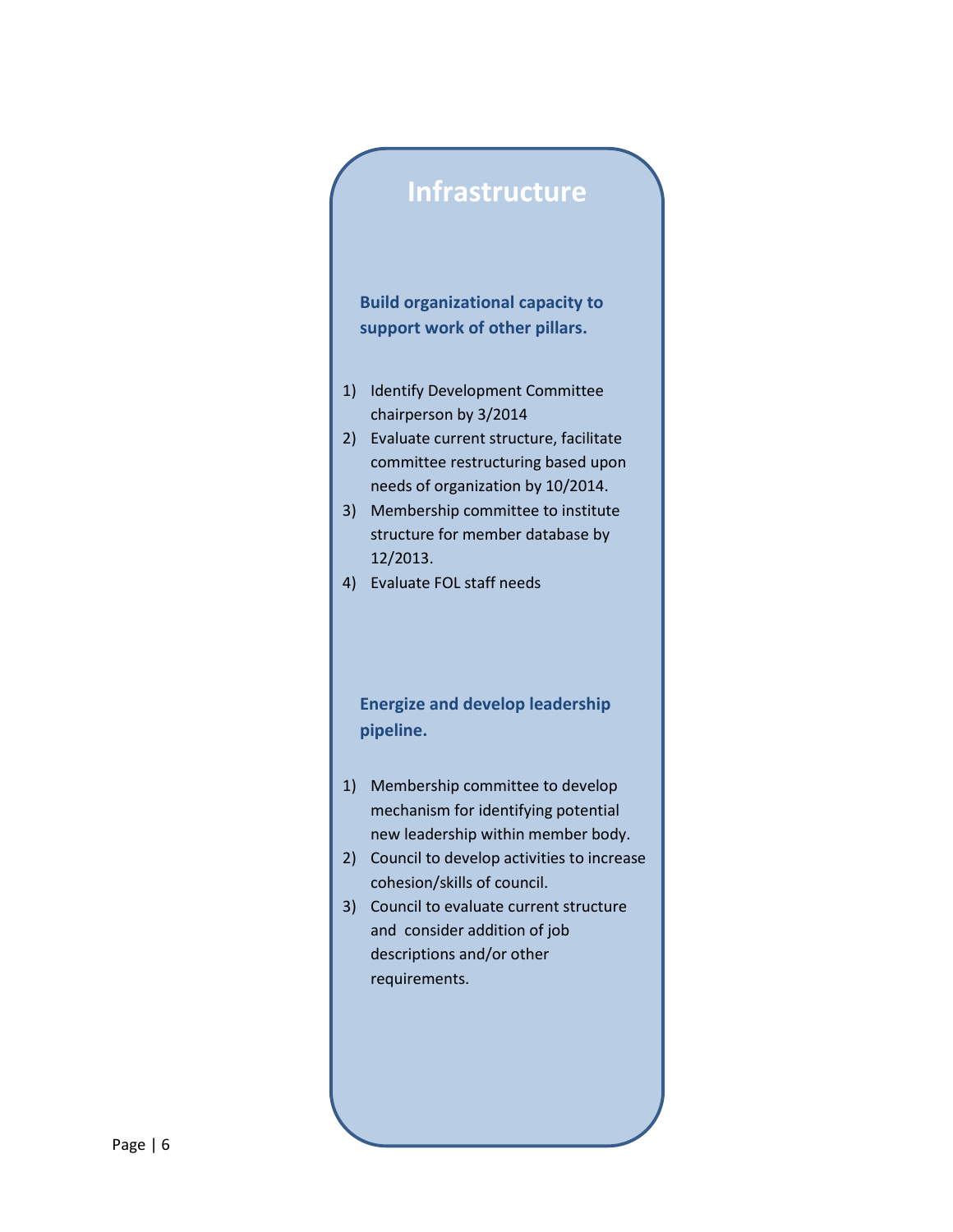### **Next Steps:**

In addition to moving forward with the objectives that have already had dates assigned, the Council will need to review the objective timeline and operationalize those objectives that have not yet been assigned to a group or timeline. These tasks include:

- Setting an increase goal for membership annually.
- Providing a target amount to the library for annual support.
- Designating tasks and timeline for institution of membership review and revision, including technology supports.
- Selecting dates and target list for strategic partnerships.
- Setting leadership identification processes and development activities.
- Developing the outreach infrastructure.
- Selecting and implementing new programming, with dates assigned for launch.
- Creating and using mechanisms for measuring success.

Finally, the FOL will need to do some evaluation of their plan to ensure that the projects they have set forth for themselves are realistic, given their resources and capacity. Alterations to the objectives or timeline may need to occur to align the organization for success.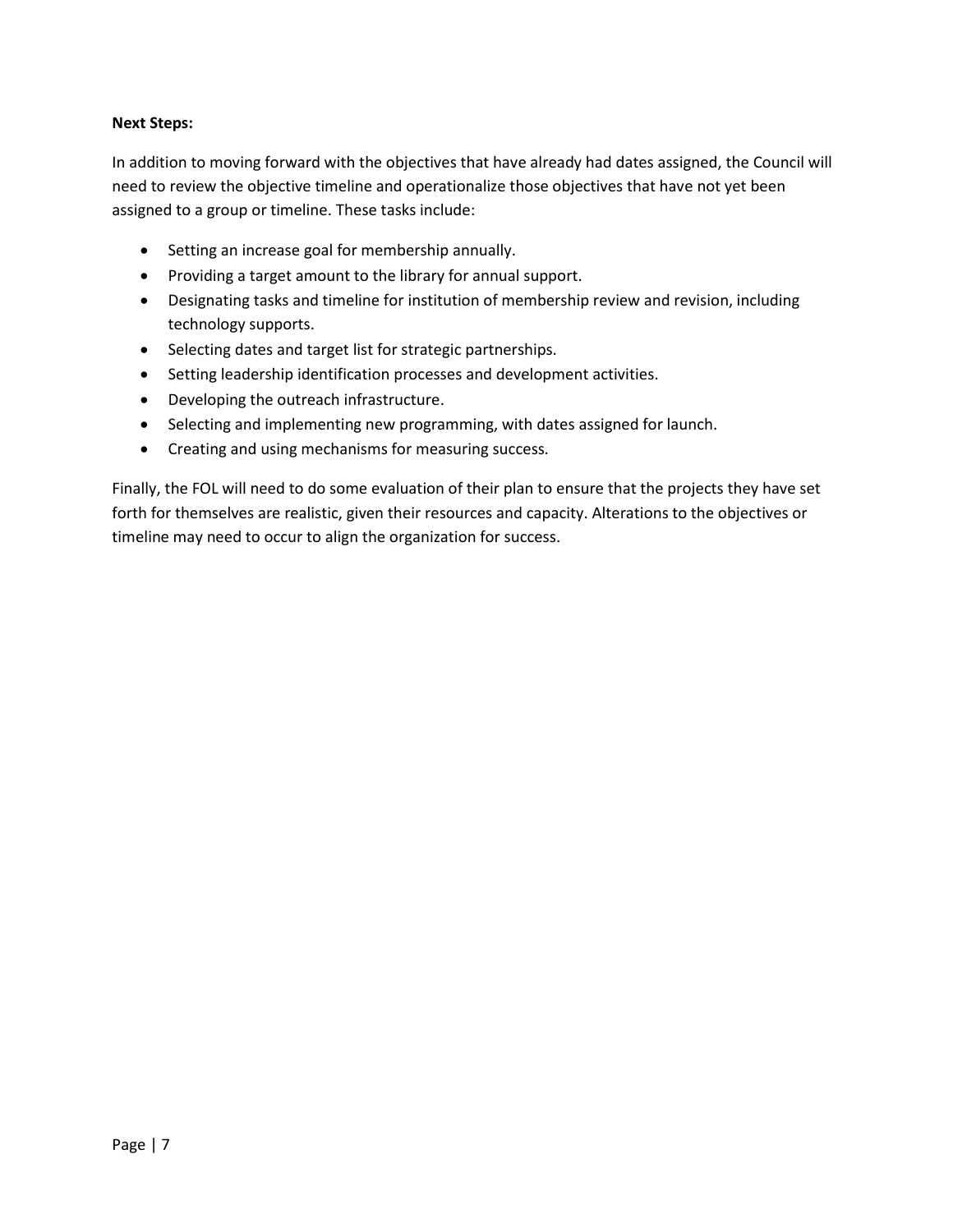### **Task Table designated by quarter year**

| Objective                            | 4 <sup>th</sup> | 1 <sup>st</sup> | 2 <sub>nd</sub> | 3 <sup>rd</sup> | 4 <sup>th</sup> | 1 <sup>st</sup> | 2 <sub>nd</sub> | 3 <sup>rd</sup> | 4 <sup>th</sup> | 1 <sup>st</sup> | 2 <sub>nd</sub> | 3 <sup>rd</sup> | 4 <sup>th</sup> |
|--------------------------------------|-----------------|-----------------|-----------------|-----------------|-----------------|-----------------|-----------------|-----------------|-----------------|-----------------|-----------------|-----------------|-----------------|
|                                      | 2013            | 2014            | 2014            | 2014            | 2014            | 2015            | 2015            | 2015            | 2015            | 2016            | 2016            | 2016            | 2016            |
| Communications plan completed        |                 |                 |                 |                 |                 |                 |                 |                 |                 |                 |                 |                 |                 |
| Infrastructure for outreach complete |                 |                 |                 |                 |                 |                 |                 |                 |                 |                 |                 |                 |                 |
| <b>Build strategic partnerships</b>  |                 |                 |                 |                 |                 |                 |                 |                 |                 |                 |                 |                 |                 |
| Member program revised               |                 |                 |                 |                 |                 |                 |                 |                 |                 |                 |                 |                 |                 |
| New member programming developed     |                 |                 |                 |                 |                 |                 |                 |                 |                 |                 |                 |                 |                 |
| Pipeline for leadership complete     |                 |                 |                 |                 |                 |                 |                 |                 |                 |                 |                 |                 |                 |
| Advocate in place                    |                 |                 |                 |                 |                 |                 |                 |                 |                 |                 |                 |                 |                 |
| Development plan complete            |                 |                 |                 |                 |                 |                 |                 |                 |                 |                 |                 |                 |                 |
| Book sale revenue increased by 25%   |                 |                 |                 |                 |                 |                 |                 |                 |                 |                 |                 |                 |                 |
| Membership increased                 |                 |                 |                 |                 |                 |                 |                 |                 |                 |                 |                 |                 |                 |
| Online revenue increased by 25%      |                 |                 |                 |                 |                 |                 |                 |                 |                 |                 |                 |                 |                 |
| Major fundraising event added        |                 |                 |                 |                 |                 |                 |                 |                 |                 |                 |                 |                 |                 |
| <b>Endowment revitalized</b>         |                 |                 |                 |                 |                 |                 |                 |                 |                 |                 |                 |                 |                 |
| Corporate/foundation support added   |                 |                 |                 |                 |                 |                 |                 |                 |                 |                 |                 |                 |                 |
| <b>Fund library requests</b>         |                 |                 |                 |                 |                 |                 |                 |                 |                 |                 |                 |                 |                 |
| <b>Cover FOL operation costs</b>     |                 |                 |                 |                 |                 |                 |                 |                 |                 |                 |                 |                 |                 |
| <b>Fund FOL outreach activities</b>  |                 |                 |                 |                 |                 |                 |                 |                 |                 |                 |                 |                 |                 |
| Revision of Committee/Council        |                 |                 |                 |                 |                 |                 |                 |                 |                 |                 |                 |                 |                 |
| Structure complete                   |                 |                 |                 |                 |                 |                 |                 |                 |                 |                 |                 |                 |                 |
| New member database instituted       |                 |                 |                 |                 |                 |                 |                 |                 |                 |                 |                 |                 |                 |
| Leadership/team activities added     |                 |                 |                 |                 |                 |                 |                 |                 |                 |                 |                 |                 |                 |
| Development Chair in Place           |                 |                 |                 |                 |                 |                 |                 |                 |                 |                 |                 |                 |                 |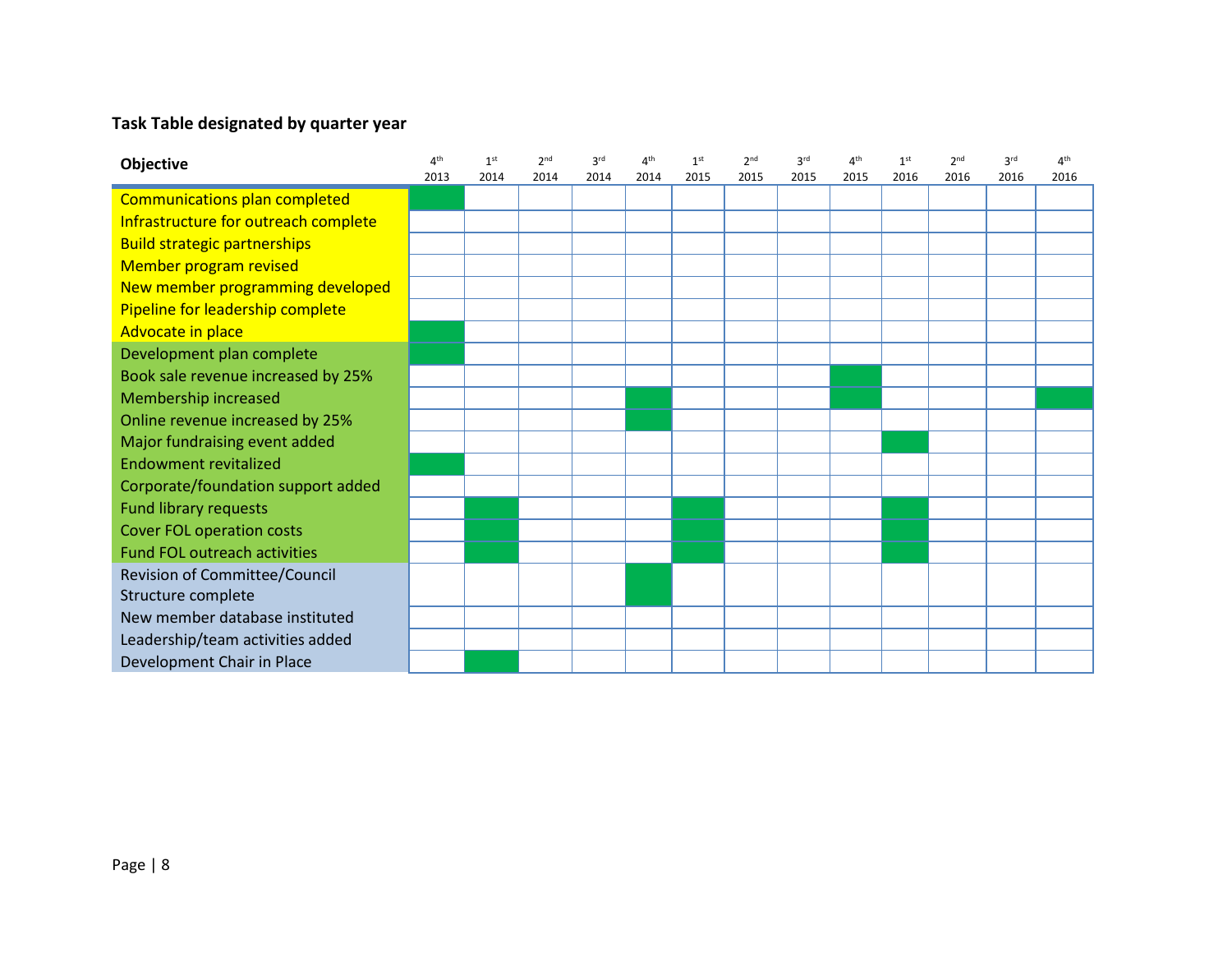# **Appendix 1**

Chattanooga Friends of the Library

Strategic Planning Discussion – 7/10/13

# **General Plan**

- $\cdot$  Provide a survey for a brief analysis of organizational Strengths, Weaknesses, Opportunities and Threats
- $\cdot$  Two face-to-face  $\frac{1}{2}$  day meetings to move through strategic planning process
- $\cdot$  Hold a discussion to provide beliefs and values for the organization
- $\triangle$  Continue the discussion to move into understanding of operating philosophy and principles
- $\triangle$  Establish vision and mission for moving the organization forward
- ❖ Meet to set overall strategic goals
- $\cdot$  Produce a list of action plans that will ensure the goals of the organization can be met
- **Final Product:** Written report of ideas and processes developed over approximately 45-day period.

\*At a later date, we will work with Friends of the Library to develop an evaluation system for measuring success.

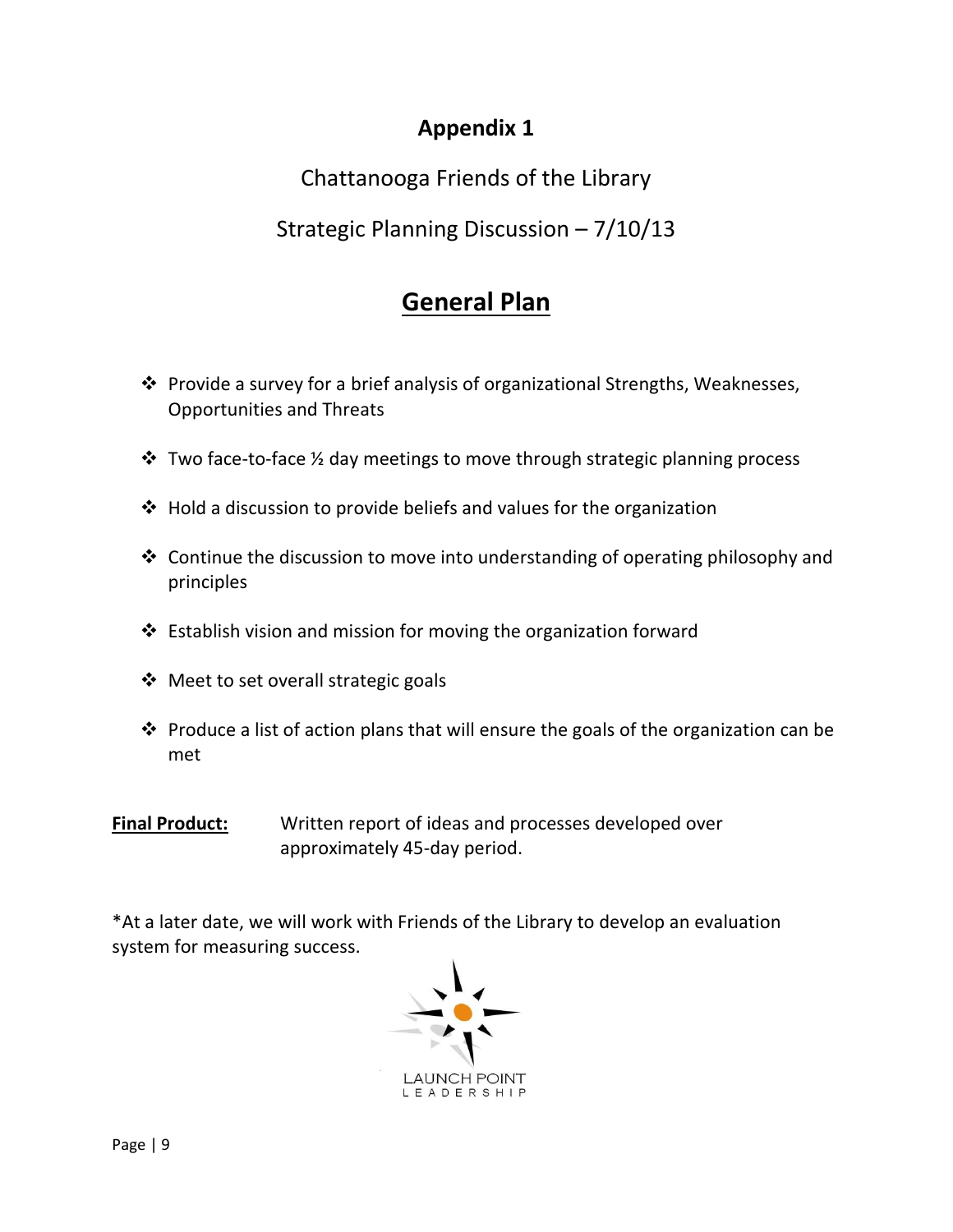### **APPENDIX 2**

### **Notes from Meeting**

#### **Agenda for September 7th Meeting 9AM to 1PM**

- 1. Welcome from Tom Adkins
- 2. Survey Summary
- 3. Financial Information
- 4. Endowment
- 5. Strategic Goal Development
- 6. Adjourn

Attendees at Saturday and Saturday and Saturday and Attendees at Saturday

Meg Backus **Meg Backus** Meg Backus Lee Hope **Lee Hope** Christine Hockert Christine Hockert Stratton Tingle **Stratton Tingle** Karen Brown Karen Brown Corinne Hill Corinne Hill Brian Clarke **Brian Clarke** Brian Clarke Taylor McDonald Taylor McDonald Nate Hill Nate Hill Margaret Curtis **Margaret Curtis** Margaret Curtis Marlene Payne **Marlene Payne** Dawn Hielseth **Dawn Hielseth** Herb Cohn Herb Cohn Tom Adkins Tom Adkins Sandra Hawes **Sandra Hawes** Sandra Hawes Karen Gamble Karen Gamble Nan Zamata Nan Zamata Cathy Norton Cathy Norton Jeanne Brice Jeanne Brice Justin Hoenke Justin Hoenke Betty Williams **Betty Williams** Mary Zelle Mary Zelle John Zelle John Zelle Mary Jane Spehar **Edna Varner** Edna Varner Tim Youngblood Charles Neal Ale Burns **Enoch Elwell** William Sundquist William Sundquist Becky Wooley **Allen Chesney** 

August 3<sup>rd</sup> First Session September 7<sup>th</sup> Second Session: